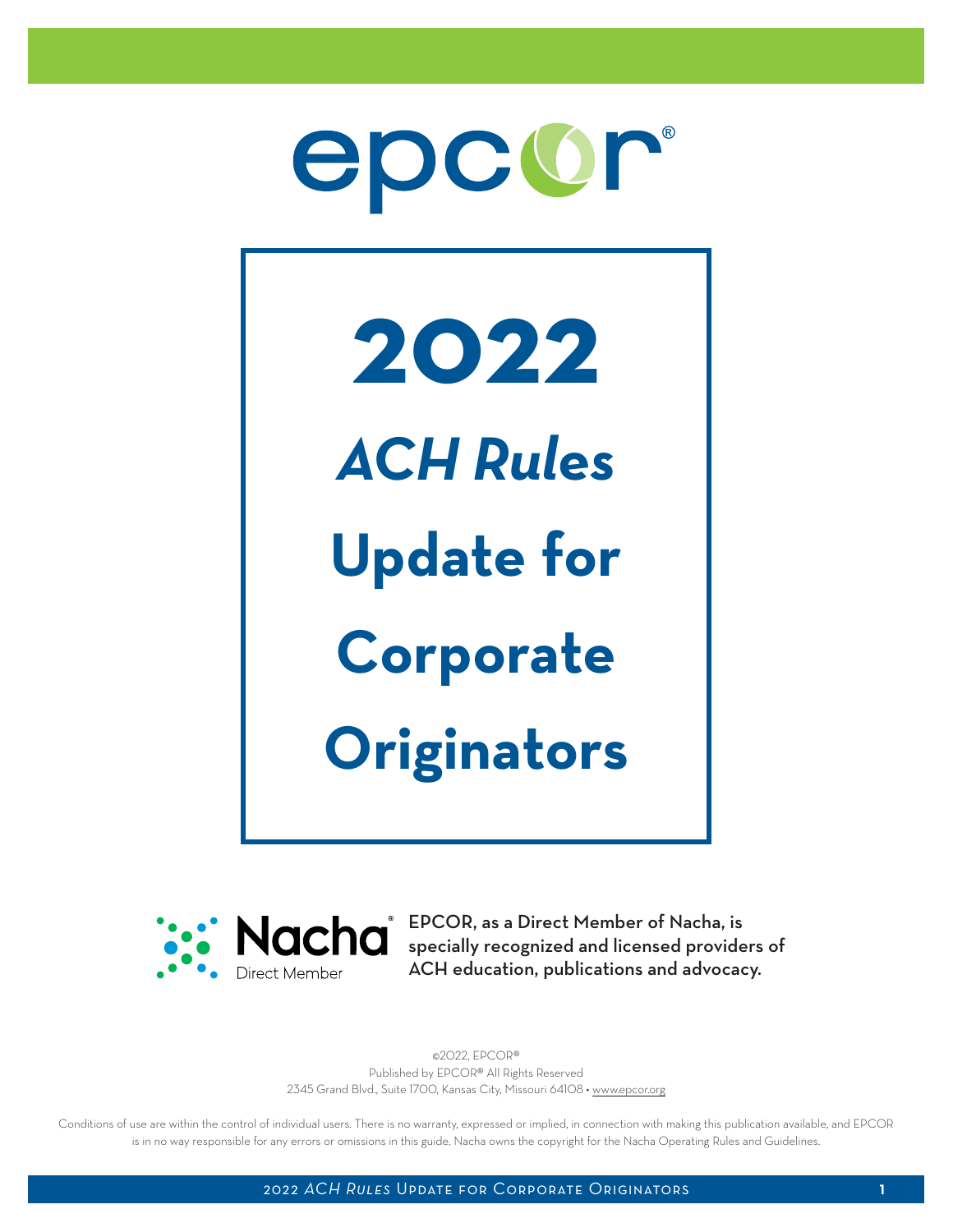There are several changes to the *ACH Rules* which take effect in 2022. Here is a breakdown of the changes that apply to corporate users.

# Increasing the Same Day ACH Dollar Limit to \$1 Million

*Effective March 18, 2022*

This Rule change increased the per-transaction dollar limit for Same Day ACH credits and debits from \$100,000 to \$1,000,000. With this increase, the percentage of ACH payments eligible for Same Day ACH more than doubled. Additionally, 3.5% of business-to-business payments became eligible for Same Day ACH. The increase also enabled large-dollar business-to-consumer transactions.

Corporate ACH Originators and Third-Party Senders: If your company is currently originating Same Day ACH payments, contact your financial institution to discuss your per transaction dollar limits. If your organization has questions about using Same Day ACH, contact your financial institution to determine if it is appropriate for your business.

Corporate ACH Receivers: Businesses should be prepared to potentially receive Same Day ACH debits and credits up to the new \$1,000,000 limit to their accounts throughout the business day. In addition to examining accounts closely, businesses should review their internal cash management procedures to determine whether any changes are required.

### Supplementing Data Security Requirements (Phase 2)

*Effective June 30, 2022 (2 million or more ACH transactions)*

The Supplementing Data Security Requirements Rule expands the existing ACH Security Framework to explicitly require large Originators, Third-Party Service Providers (TPSPs) and Third-Party Senders (TPSs) to protect account numbers used in the initiation of ACH entries by rendering them unreadable when stored electronically. This Rule aligns with existing PCI requirements; thus, industry participants are expected to be reasonably familiar with the manner and intent of the requirement.

This Rule applies only to account numbers collected for, or used in, ACH transactions and does not apply to the storage of paper authorizations. However, if paper authorizations are scanned and archived electronically then this Rule does apply.

Implementation of this Rule began on June 30, 2021, for the largest Originators, TPSPs and TPSs with ACH volume of six million transactions or greater annually. This second phase of the Rule applies to those with ACH volume of two million transactions or greater annually and is effective June 30, 2022.

Any non-financial institution Originator whose total ACH origination volume exceeds 2 million entries in calendar year 2020 or 2021 will be required to comply with this rule no later than June 30, 2022. Any TPS or TPSP whose total transmission volume (that is, the aggregate volume transmitted on behalf of ALL of its clients) exceeds 2 million entries in calendar year 2020 or 2021 must comply with this rule no later than June 30, 2022.

Corporate ACH Originators, TPSPs and TPSs: If your ACH transaction volume exceeds the threshold of two million transactions, ensure you are adequately protecting account numbers and any information you collect electronically. Account numbers must be rendered unreadable when collected and stored electronically, also known as data at rest. If your ACH volume is less than two million transactions annually, you may still consider using this practice of securely storing account numbers electronically as a sound business practice.

# Micro-Entries

*Phase 1 – Effective September 16, 2022*

*Phase 2 – Effective March 17, 2023*

This Rule will define and standardize practices and formatting of Micro-Entries, which are used as a method of account validation.

This Rule is effective in two phases:

### *September 16, 2022 – Phase 1*

"Micro-Entries" will be defined as ACH credits of less than \$1 and any offsetting ACH debits used for the purpose of verifying a client or consumer's account. Businesses initiating Micro-Entries will be required to include 'ACCTVERIFY' in the Company Entry Description and use a Company Name that is known to the recipient. Consumers should not be negatively impacted by the processing of the Micro-Entries to their account, meaning the outcome of the transactions should be greater than or equal to zero.